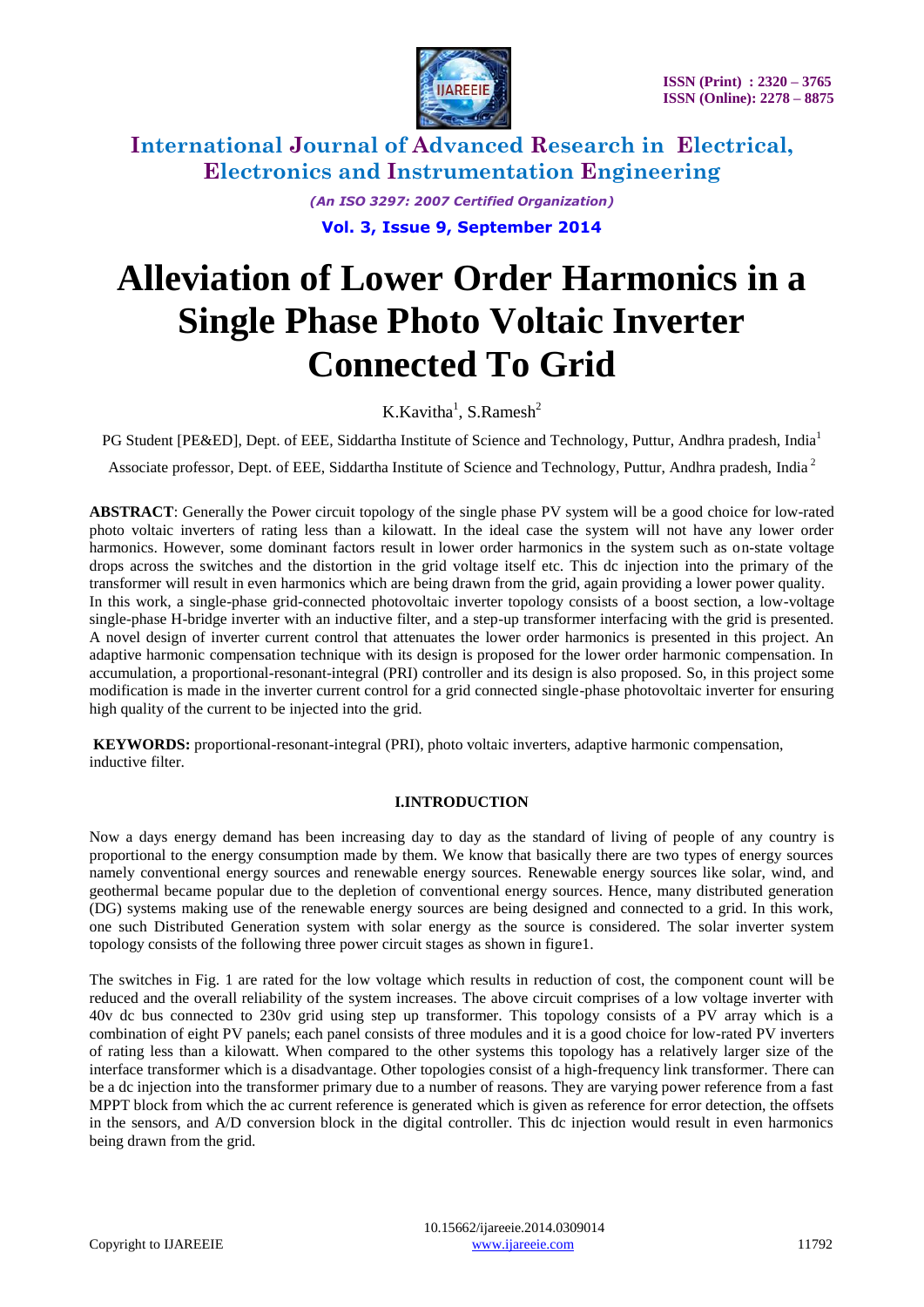

### *(An ISO 3297: 2007 Certified Organization)*

## **Vol. 3, Issue 9, September 2014**



Fig1: Power circuit topology of the  $1 - \varphi$  PV system for a low-voltage inverter

It is important to attenuate these lower order harmonics in order for the PV inverter to meet standards such as IEEE 519-1992 and IEEE 1547-2003. Hence, In this work we concentrate on the design of the inverter current control in order to achieve a good attenuation of the lower order harmonics. It must be observed that attenuating the lower order harmonics using a larger output filter inductance is not good because it increases losses in the system along with a larger fundamental voltage drop and cost will be increased. This work includes an analysis to design the value of the gain in the proportional resonant controller to achieve an adequate level of harmonic compensation. With the help of this scheme overall system dynamics is also analysed. Adaptive filter method is simple for implementation and hence it can be implemented in a low-end digital controller.

#### **A. LITERATURE SURVEY**

This requirements and recommended practices are applied to all types of static power converters used in industrial and commercial power systems [7]. The troubles involved in the harmonic control and reactive compensation of such converters are covered, and an application guide is rendered. Confines of disturbances to the ac power distribution system that affect other equipment and communications are recommended. This is not intended to cover the effect of radio frequency interference. In reality, however, any solid-state switching device has a finite switching time, and the turn-off time of the device is of particular importance in most applications. In inverters, the finite turn-off time may cause a short circuit of the dc link at the instant of switchover between the two elements connected in series across the dc link [2]. The 1547 standard focuses on the technical provision for, and the testing of, the interconnection itself. IEEE 1547 offers power engineers and other stakeholders a broad-based tool to help realize the grid of the future with various forms of DR effectively contributing to our electricity needs. Traditionally, utility EPSs were not designed to accommodate active generation and storage at the distribution level [8].

#### **II. ORIGIN OF LOWER ORDER HARMONICS**

#### **A. ODD HARMONICS**

The dominant causes for the lower order odd harmonics are the distorted magnetizing current drawn by the transformer, the inverter dead time, and the semiconductor device voltage cuts down. Other factors are the distortion present in the grid voltage itself and the voltage ripple in the dc bus. The magnetizing current strained by the transformer contains lower order harmonics due to the nonlinear characteristics of the B–H curve of the core. The exact amplitude of the harmonics drawn can be obtained theoretically if the B–H curve of the transformer is known. The phase angle of the harmonics due to the magnetizing current will depend on the power factor of operation of the system. As the operation will be at unity power factor (UPF), the current injected to the grid will be in phase with the grid voltage. However, The grid voltage leads the magnetizing current by 90◦. Hence, the harmonic currents will have a phase displacement of either +90◦ or −90◦ depending on harmonic order.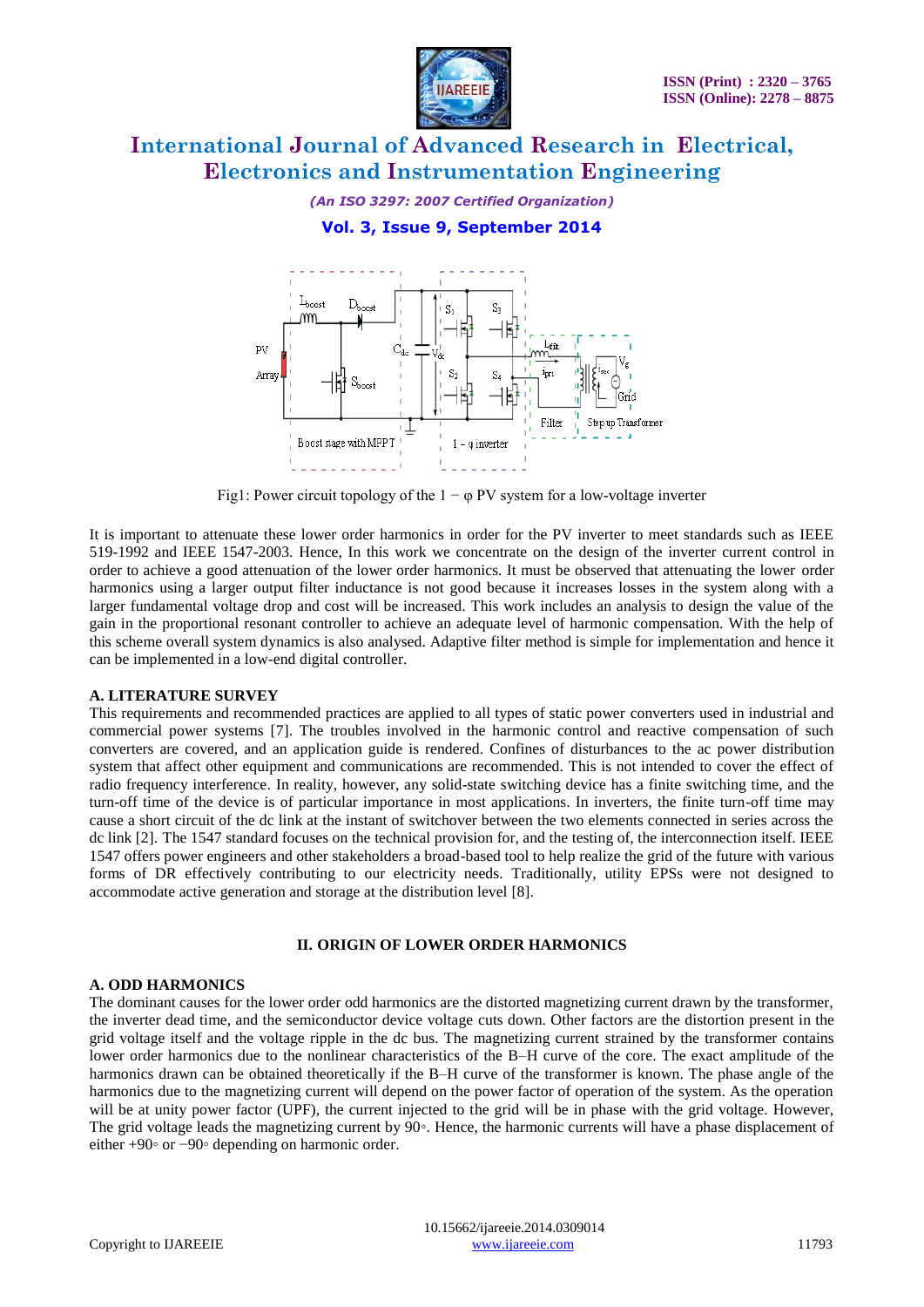

*(An ISO 3297: 2007 Certified Organization)*

## **Vol. 3, Issue 9, September 2014**



Fig.2: Generation of an inverter ac current reference from an MPPT block.

The dead-time effect introduces lower order harmonics which are proportional to the dead time, switching frequency, and the dc bus voltage. The dead-time effect for each leg of the inverter can be modelled as a square wave error voltage out of phase with the current at the pole of the leg. The device drops also will cause a similar effect but the resulting amount of distortion is smaller compared to that due to the dead time. Thus, for a single-phase inverter topology considered, net error voltage is the voltage between the poles and is out of phase with the primary current of the transformer. Using the values of the filter inductance, transformer leakage inductance, and the net series resistance, the harmonic current magnitudes can be evaluated. Again, it must be noted that the phase angle of the harmonic currents in this case will be 180◦ for UPF operation. Thus, it can be observed that the net harmonic content will have some phase angle with respect to the fundamental current depending on the relative magnitudes of the distortions due to the magnetizing current and the dead time.

#### **B. EVEN HARMONICS**

The topology under consideration is very sensitive to the presence of dc offset in the inverter terminal voltage. The dc offset can enter from a number of factors such as varying power reference given by a fast MPPT block, the offsets in the A/D converter, and the sensors. To understand how a fast MPPT introduces a dc offset, consider Figs. 2 and 3. In Figure. 2,  $d_{boost}$  is the duty ratio command given to the boost converter switch,  $V_{pv}$  and  $i_{pv}$  are the panel voltage and current, respectively, Ppv is the panel output power, Vg is the rms value of the grid voltage, sin  $\theta$  is the in-phase unit vector for the grid voltage, and i\* is the reference to the current control loop from an MPPT block. As the power reference keeps on changing due to fast MPPT action, the current reference may have a nonzero average value, which is illustrated in Fig. 3 for a step change in power reference which repeats.



Fig.3. Occurrence of nonzero average in current reference due to a fast changing power reference.

#### **III PROJECTED TOPOLOGIES**

#### **A .INTRODUCTION TO THE PRI CONTROLLER**

Conventional stationary reference frame control consists of a PR controller to generate the inverter voltage reference. In this work, a alteration to the PR controller is projected, by adding an integral block,  $G<sub>I</sub>$  as indicated in Fig.4. The modified control structure is termed as a PRI controller. Proportional integral controller is most widely used controller but it consists of a zero at the fundamental frequency so, it is not possible to eliminate the steady state error completely. In case of proportional resonant controller, at resonant frequency the gain will be increased and it makes the system effective.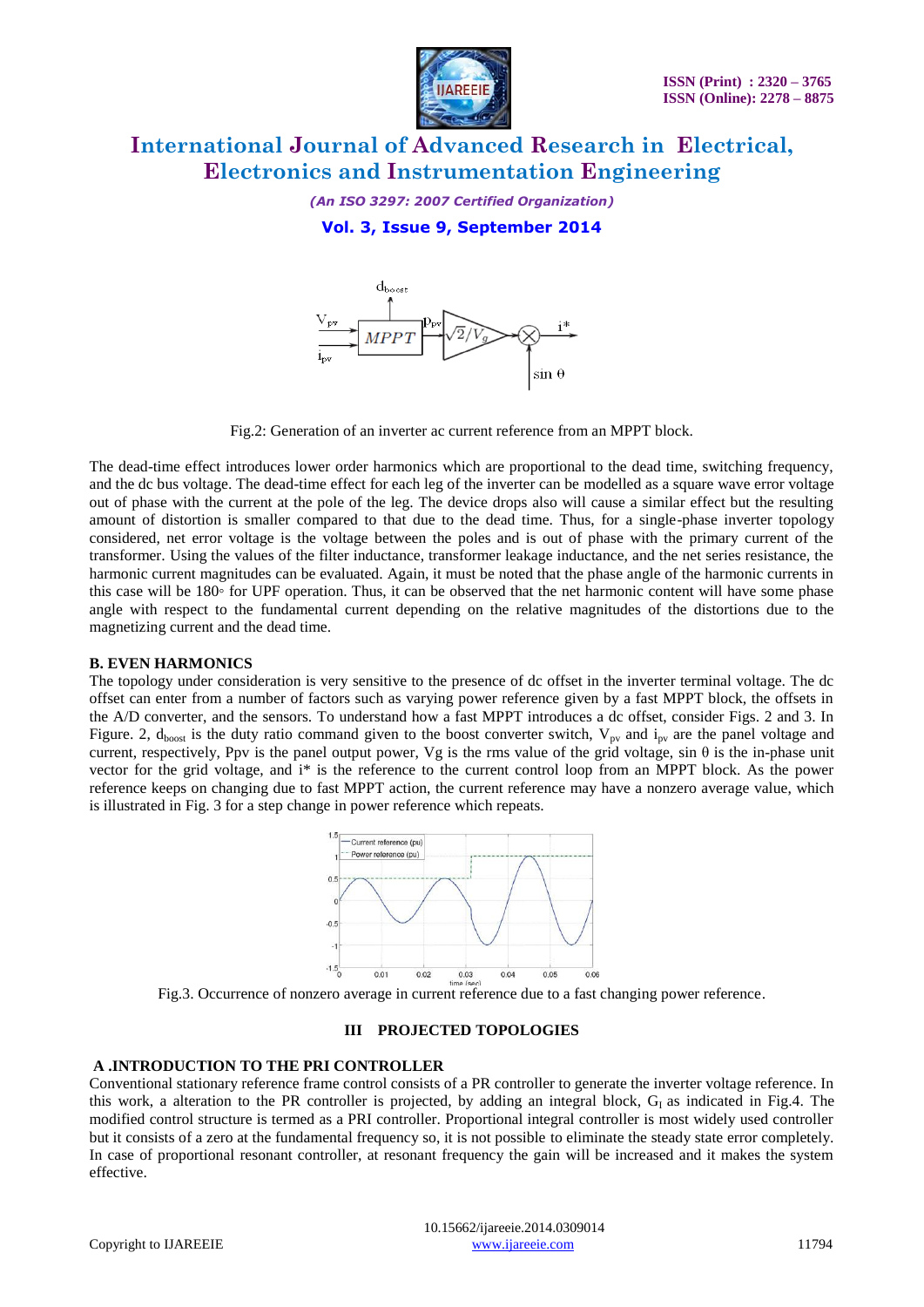

*(An ISO 3297: 2007 Certified Organization)*

## **Vol. 3, Issue 9, September 2014**

The inverter will have a gain of to the voltage reference generated by the controller and the impedance offered is given by (Rs + SLs) in s-domain. Rs and Ls are the net resistance and inductance referred to the primary side of the transformer, respectively. Ls includes the filter inductance and the leakage inductance of the transformer.  $R_s$  is the net series resistance due to the filter inductor and the transformer. The PRI controller is proposed to ensure that the output current of the system does not contain any dc offset.



Fig.4. Block diagram of the fundamental current control with the PRI controller

The PRI controller introduces a zero at  $s = 0$  in the closed-loop transfer function. Hence, the output current will not contain any steady state dc offset. This is necessary in the topology considered because the presence of a dc offset would result in a flow of even harmonics. The following section explains the design of PR controller parameters and proposes a systematic method of selecting and tuning the gain of the integral block in the PRI controller.



Fig.5. Complete ac current control structure of the inverter.

## **B. COMPLETE CURRENT CONTROL STRUCTURE**

The overall current control block diagram with the adaptive compensation is shown in Fig.5. Note that the fundamental current control is done using the transformer primary current and the harmonic compensation block uses the secondary current, which is the current injected into the grid. Fig.5 shows only one adaptive harmonic compensation block for the k<sup>th</sup> harmonic. If say dominant harmonics third, fifth, and seventh need to be attenuated, then three adaptive filters and three gain terms kadapt are required and the net voltage reference added to the output of the PRI controller will be the sum of the voltage references generated by each of the block.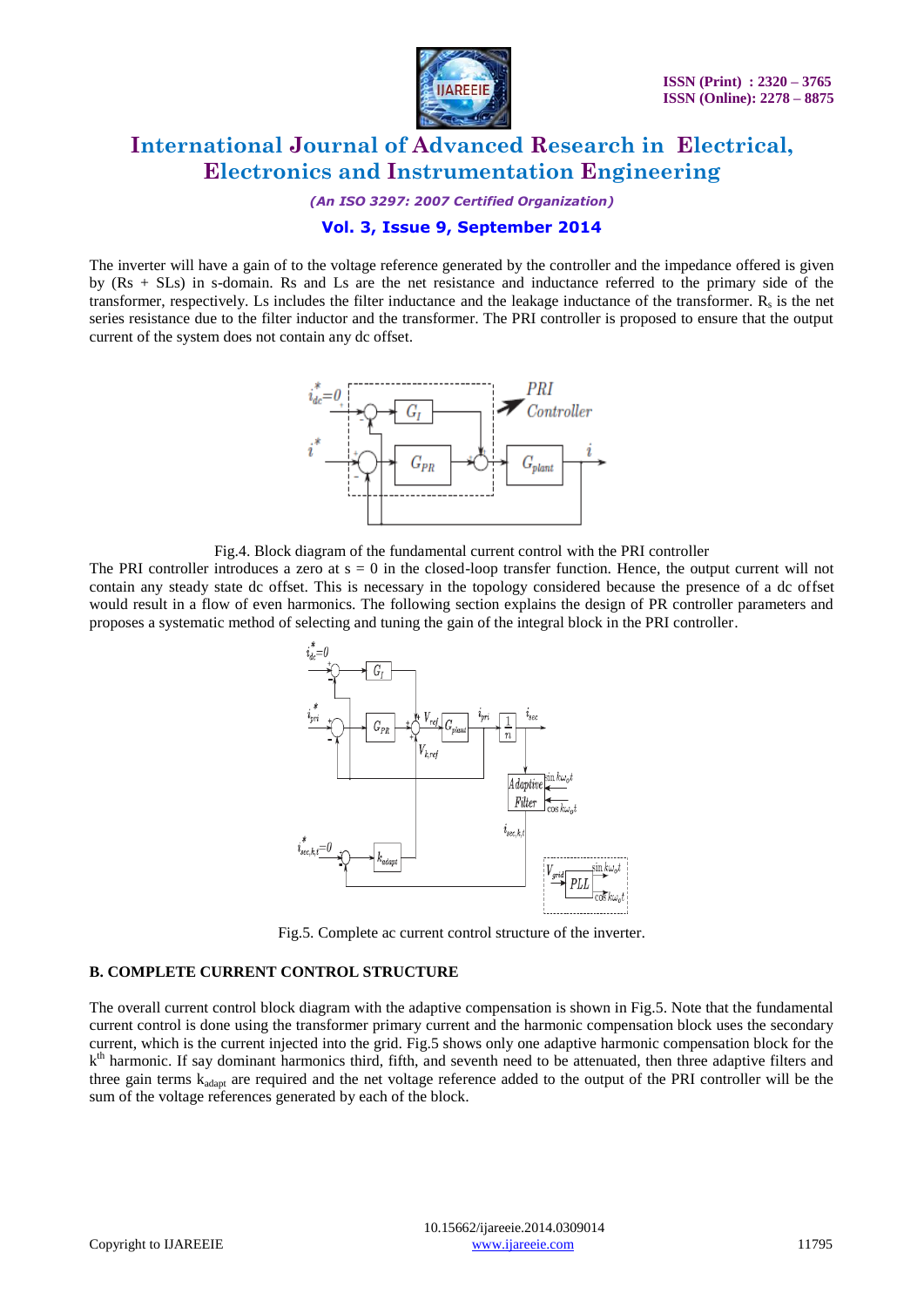

*(An ISO 3297: 2007 Certified Organization)*

**Vol. 3, Issue 9, September 2014**



Fig.6 Structure of a generalized adaptive filter with adaptation weights *wi* .

Thus, depending on the number of harmonics to be attenuated, the number of blocks can be selected. Observe that n in Fig.5 is the transformer turns ratio from secondary to primary.  $i_{sec, k,t}$  is the net  $k<sup>th</sup>$  harmonic current in the secondary, which is estimated using the LMS adaptive filter. This is mainly due to the harmonics in the magnetizing current and the dead-time effect. A single-phase PLL is used to generate the reference sine–cosine signals synchronized with the grid voltage for the adaptive filter. Next, computation of the adaptive gain  $k_{adapt}$  is discussed.



Fig.7. Block diagram of adaptive estimation of a particular harmonic of grid current.

Based on the estimated net  $k^{th}$  harmonic in the grid current, the voltage reference  $V_{k,ref}$  is generated by multiplying the estimated harmonic with k<sub>adapt</sub>. The effect of this voltage reference is that it results in an amplified voltage at that harmonic frequency at the inverter terminals and this will inject a current at that frequency in the primary side. The reflected secondary current will oppose the original current that was present in the secondary and hence there will be a net reduction in that particular harmonic in the grid current. The amount of reduction of the harmonic in grid current will depend on  $k_{adapt}$ .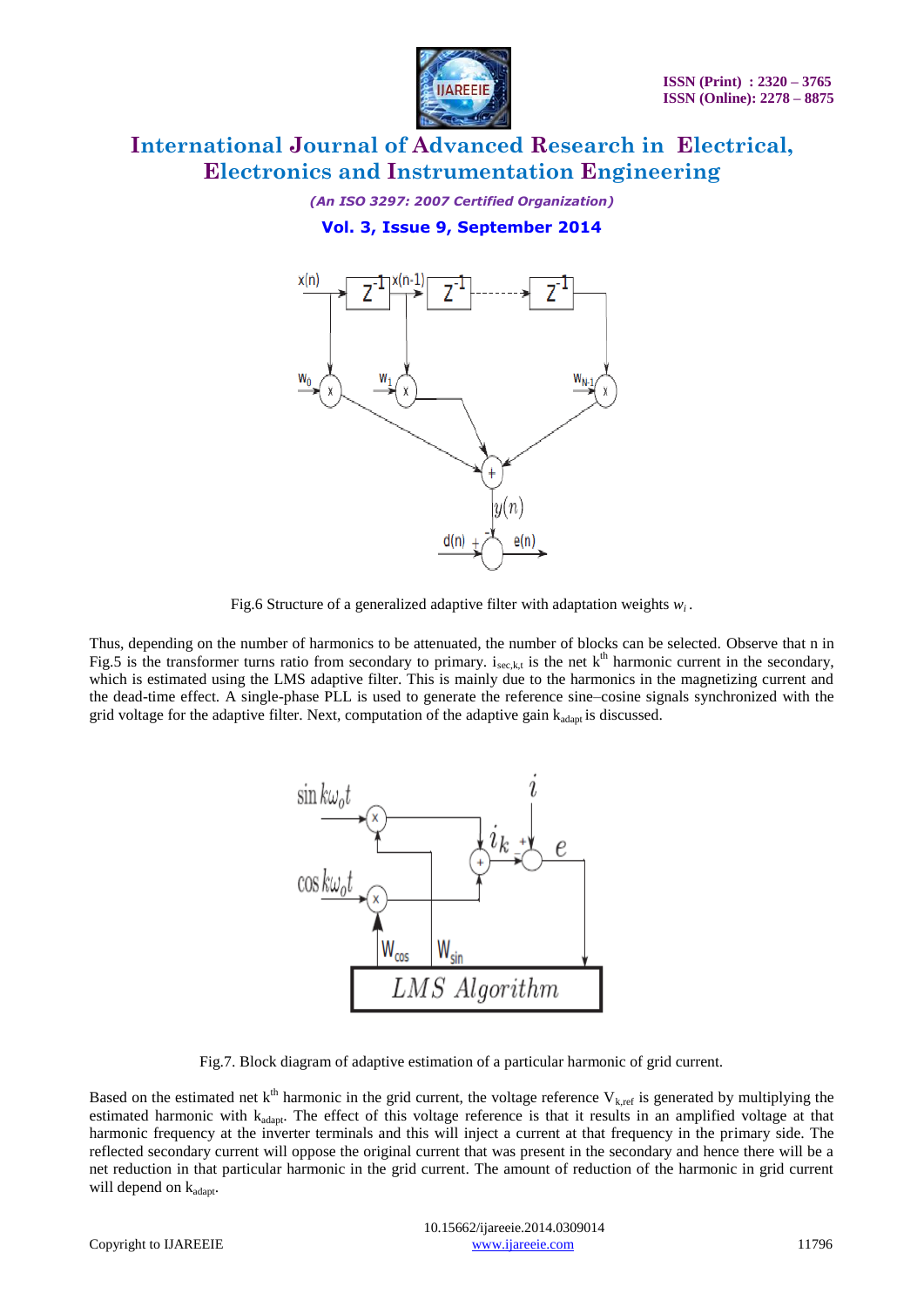

*(An ISO 3297: 2007 Certified Organization)*

## **Vol. 3, Issue 9, September 2014**

## **IV. SIMULATION RESULTS**



Fig 8: simulation circuit for proportional resonant integral controller and LMS adaptive filter

Figure 8 represents the simulation circuit for the proposed system which includes both the proportional controller and LMS adaptive filter are present and we can view the results through the scope in the simulation circuit.



Fig 9: simulation waveforms for the circuit with PRI controller and LMS adaptive filter

Figure 9 represents the waveforms for the grid current and primary current along with the voltage of grid. we can observe the purity of the waveforms in the figure.



Figure 10: Fast Fourier Transform analysis of grid current

Figure 10 shows the FFT analysis of grid current in case of PRI controller and LMs adaptive filter both are present.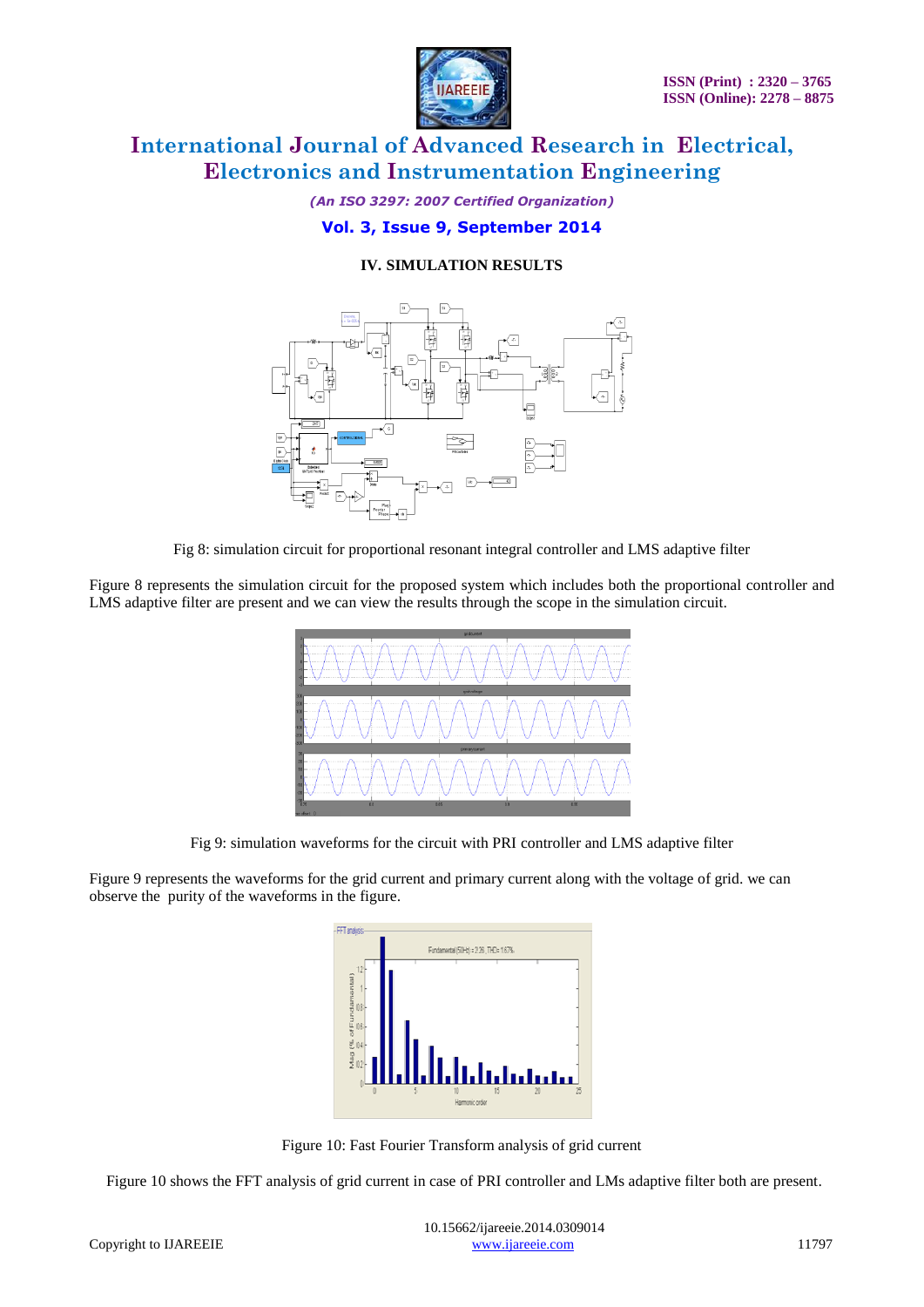

*(An ISO 3297: 2007 Certified Organization)*

**Vol. 3, Issue 9, September 2014**



Fig 11: simulation circuit for fuzzy controller and control and LMS adaptive filter

Figure 11 represents the simulation circuit for the system which includes both the fuzzy controller and the LMS adaptive filter. Here fuzzy controller is used instead of the proportional resonant controller. It is the extended circuit to the circuit present in the figure 8.



Fig 12: simulation waveforms for the circuit with fuzzy controller and LMs adaptive filter

Figure 12 represents the waveforms for the grid current, primary current and the voltage of grid. The distortion current Of the grid is almost reduced



Fig13: FFT analysis of grid current

 Fig 13 represents the fast Fourier transform analysis of the grid current in the case of both fuzzy controller and the LMS adaptive filters are included.